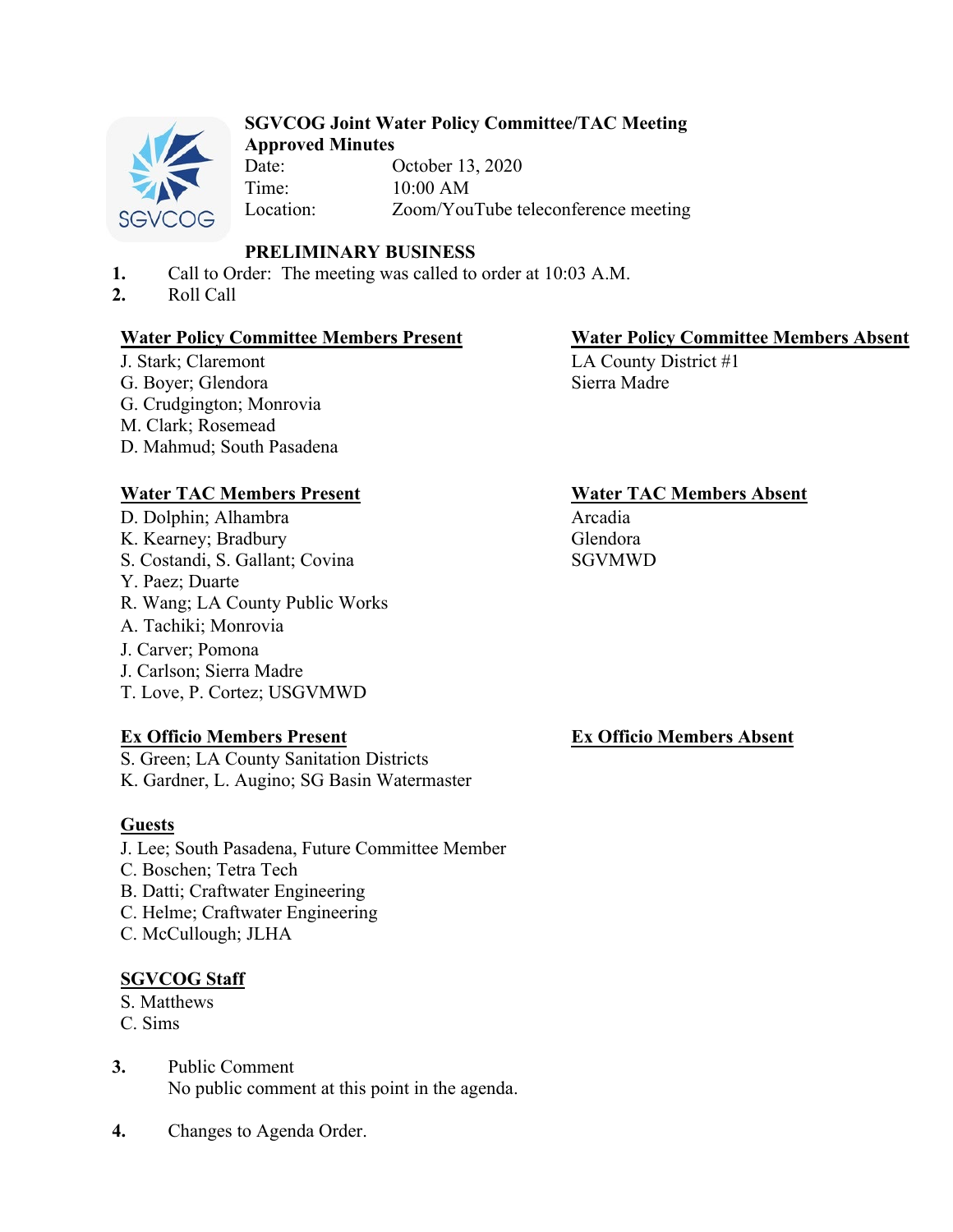Chair moved item 9 to before item 8.

### **CONSENT CALENDAR**

**5.** Water Committee/TAC September Meeting Minutes **There was a motion to approve the Water Committee/TAC September meeting minutes. (M/S: D. Mahmud/D. Dolphin)**

#### **[MOTION PASSED]**

| AYES:           | Committee – Claremont; Monrovia; Rosemead; South Pasadena            |
|-----------------|----------------------------------------------------------------------|
|                 | TAC - Alhambra; Bradbury; Covina; Monrovia; Pomona; Sierra Madre; LA |
|                 | County Public Works; Sierra Madre; USGVMWD                           |
| <b>NOES:</b>    |                                                                      |
| <b>ABSTAIN:</b> |                                                                      |
| <b>ABSENT:</b>  | Committee – Glendora, LA County District 1; Sierra Madre             |
|                 | TAC - Arcadia; Duarte; Glendora; SGVMWD                              |

### **6.** Water TAC September Meeting Minutes **There was a motion to approve the Water TAC September meeting minutes. (M/S: D. Dolphin/A. Tachiki)**

#### **[MOTION PASSED]**

| AYES:           | Alhambra; Bradbury; Covina; Monrovia; Pomona; Sierra Madre; LA County |
|-----------------|-----------------------------------------------------------------------|
|                 | Public Works; Sierra Madre; USGVMWD                                   |
| <b>NOES:</b>    |                                                                       |
| <b>ABSTAIN:</b> |                                                                       |
| <b>ABSENT:</b>  | Arcadia; Duarte; Glendora; SGVMWD                                     |

#### **ACTION ITEMS**

**7.** Election of Chair and Vice Chair of TAC Water TAC Chair asked for nominations.

> **There was a motion to elect Alex Tachiki as Chair and Tom Love as Vice Chair of the Water TAC.**

**(M/S: J. Carlson/D. Dolphin)**

#### **[MOTION PASSED]**

| <b>AYES:</b>    | Alhambra; Bradbury; Covina; Monrovia; Pomona; Sierra Madre; LA County<br>Public Works; Sierra Madre; USGVMWD |
|-----------------|--------------------------------------------------------------------------------------------------------------|
| NOES:           |                                                                                                              |
| <b>ABSTAIN:</b> |                                                                                                              |
| <b>ABSENT:</b>  | Arcadia; Duarte; Glendora; SGVMWD                                                                            |

**9.** State Water Resources Control Board Second Proposed Order on Approval of Watershed Management Programs and an Enhanced Watershed Management Program

C. Helme provided overview of the implications of the State Water Board Order which suggests that RAA requires justification. A. Tachiki noted that this would require additional work, money for consultants to do and there is no guidance as to when to do this. At the same time, the 2012 Permit directs RAA revision by June 2021 and Cities are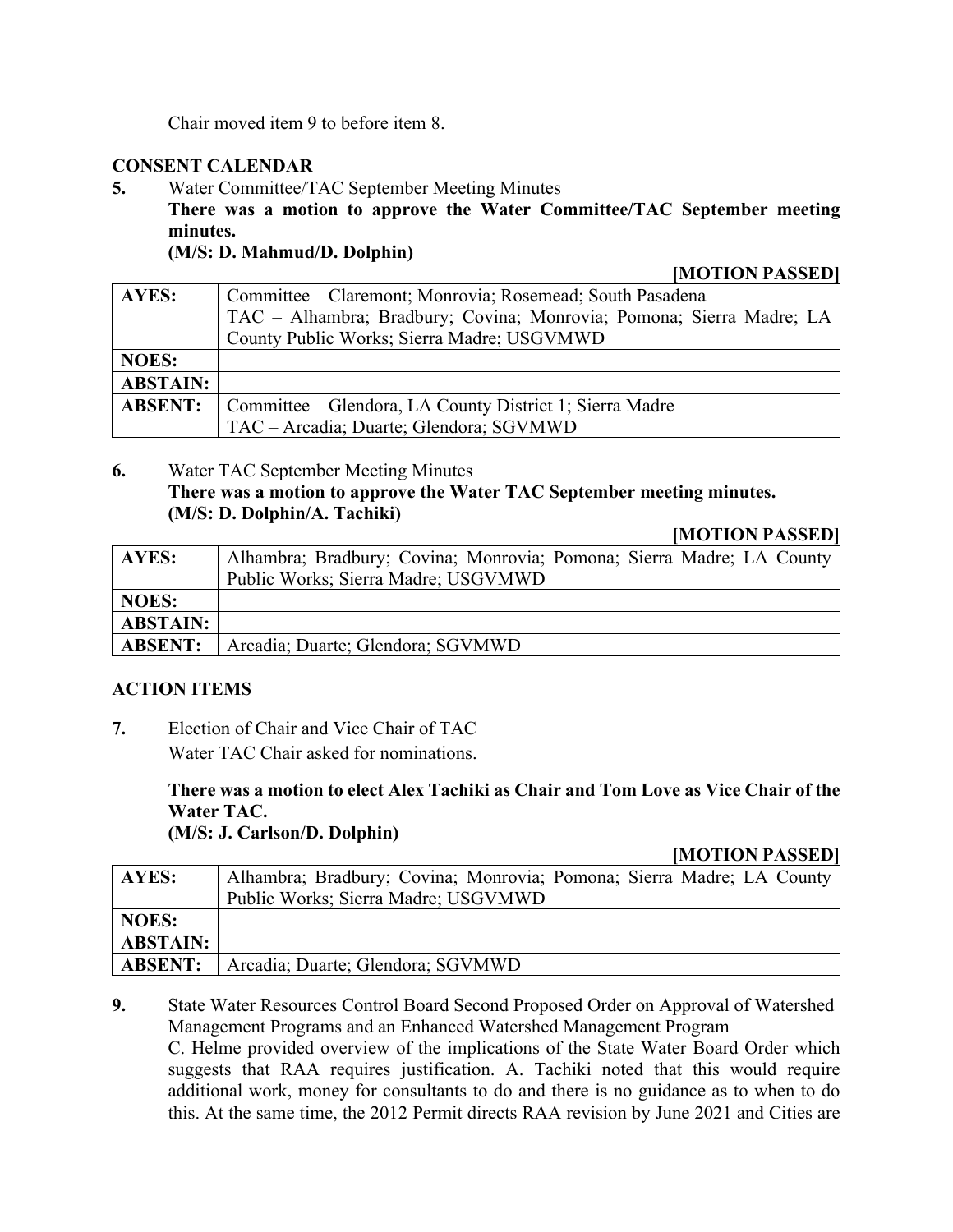working on this now as it takes 6 to 9 months to complete. The State Board order would then direct a second RAA to be completed in 2021 which is highly unreasonable.

# **8.** Tentative 2020 Municipal Separate Storm Sewer System (MS4) Permit

R. Tahir provided the following public comment on the MS4 Permit:

Part V.A-D, addresses compliance receiving water limitations (WQS/TMDLs), determined by measuring outfall discharges against numeric effluent limits establish for receiving waters for the protection of beneficial uses. Attachment F (Fact Sheet, Pages 171-172) makes clear that part V.A-D., which is the same language contained in the 2001 MS4 Permit does not provide a safe harbor as the following excerpts reveal:

- The State and Los Angeles Water Boards have stated that each of the three provisions are independently applicable, meaning that compliance with one provision does not provide a "safe harbor" where there is non-compliance with another provision (i.e., compliance with the third provision does not shield a Permittee who may have violated the first or second provision from an enforcement action).
- The Receiving Water Limitations provisions of the 2001 Los Angeles County MS4 permit (Order No. 01-182) have been litigated twice, and in both cases the courts have upheld the language and the State and Los Angeles Water Boards' interpretation of it. Both courts ruled that the first two provisions are independently applicable from the third provision that establishes the "iterative process" requirements and no "safe harbor" exists.
- The provisions were first litigated in 2005 where the Los Angeles County Superior Court stated, "In sum, the Regional [Water] Board acted within its authority when it included Parts 2.1 and 2.2 in the Permit without a 'safe harbor'
- The upshot of all this is that regional board is not required to provide a safe harbor in an MS4 permit. This includes a safe harbor for complying with an E/WMP. The E/WMP cannot provide safe harbor because there is no evidence that it can meet water quality standards by constructing infiltration controls. Nothing in the 2012 or its clone, mentions anything about E/WMPs providing safe harbor.

B. Datti reviewed our key comments and requested changes to the MS4 Permit related to fiscal resources, monitoring and reporting, and Measure W integration. The Committees also discussed strategy for outreach to NGOs, Supervisors, League of CA Cities, and other Permittees. There was also a discussion on the MS4 Permit adoption delay letter and the need to reflect the needed order of operations with regard to the State Board order and the RAA revisions.

#### **There was a motion to bring back the Permit comments and approve the comment letter at the next meeting on November 10. (M/S: D. Mahmud/J. Stark)**

**[MOTION PASSED]**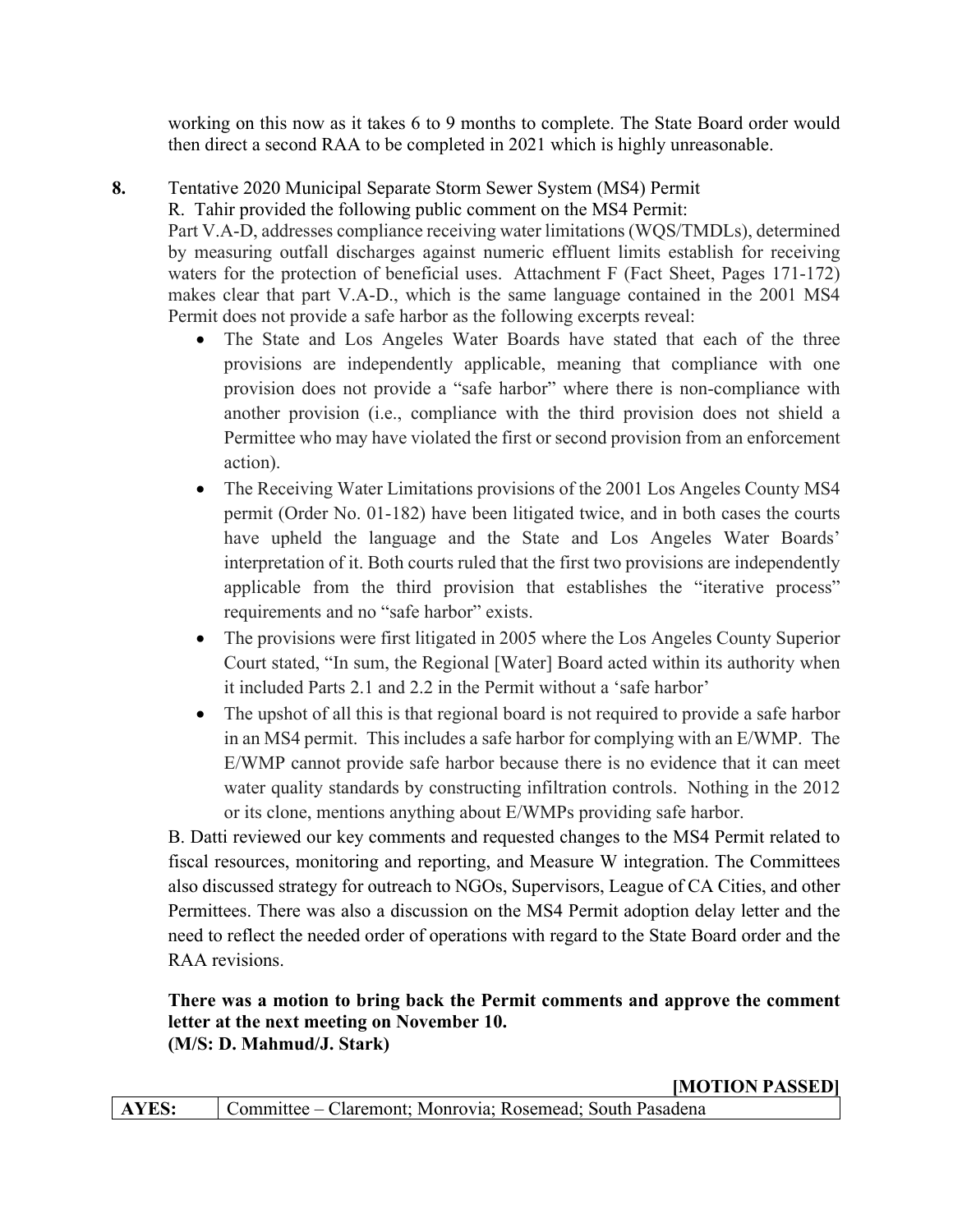|                 | TAC - Alhambra; Bradbury; Covina; Monrovia; Pomona; Sierra Madre; LA |
|-----------------|----------------------------------------------------------------------|
|                 | County Public Works; Sierra Madre; USGVMWD                           |
| <b>NOES:</b>    |                                                                      |
| <b>ABSTAIN:</b> |                                                                      |
| <b>ABSENT:</b>  | Committee – Glendora, LA County District 1; Sierra Madre             |
|                 | TAC - Arcadia; Duarte; Glendora; SGVMWD                              |

**There was a motion to recommend the Governing Board direct staff to work with the Water Policy Committee to submit a letter to the Regional Board reflecting the need to ensure that, in the adoption of the new MS4 Permit, Permittees are only required to complete a reasonable assurance analysis (RAA) once. (M/S: D. Mahmud/J. Stark)**

**[MOTION PASSED]**

| AYES:           | Claremont; Monrovia; Rosemead; South Pasadena |
|-----------------|-----------------------------------------------|
| <b>NOES:</b>    |                                               |
| <b>ABSTAIN:</b> |                                               |
| <b>ABSENT:</b>  | Glendora, LA County District 1; Sierra Madre  |

#### **UPDATE ITEMS**

- 10. EPA Proposed 2020 Financial Capability Assessment for Clean Water Act Obligations COG staff will submit a comment letter on the FCA to the EPA.
- 11. Safe Clean Water Program A. Tachiki announced that SIPs are being approved by Board of Supervisors on October 13.
- 12. Legislative Update Legislative updates and priorities to be discussed at next meeting.
- 13. Litigation Updates

Chair provided updated on NRDC and LA Waterkeeper's hearing on the 2012 MS4 Permit litigation.

- 14. E/WMP Updates No updates.
- 15. Water TAC Chair Report No updates.
- 16. Water Supply Update

T. Love provided update. There is no projection on rainfall in this fall. SGVCOG EENR meeting will feature presentation on Metropolitan Water District RRWP presentation. Key well hovering under 200 feet.

17. Water Boards Update

S. Green announced that MWD is offering virtual tours of RRWP and Committee should have presentation at a future meeting.

18. 2020 California Financing Coordinating Committee Virtual Funding Fair